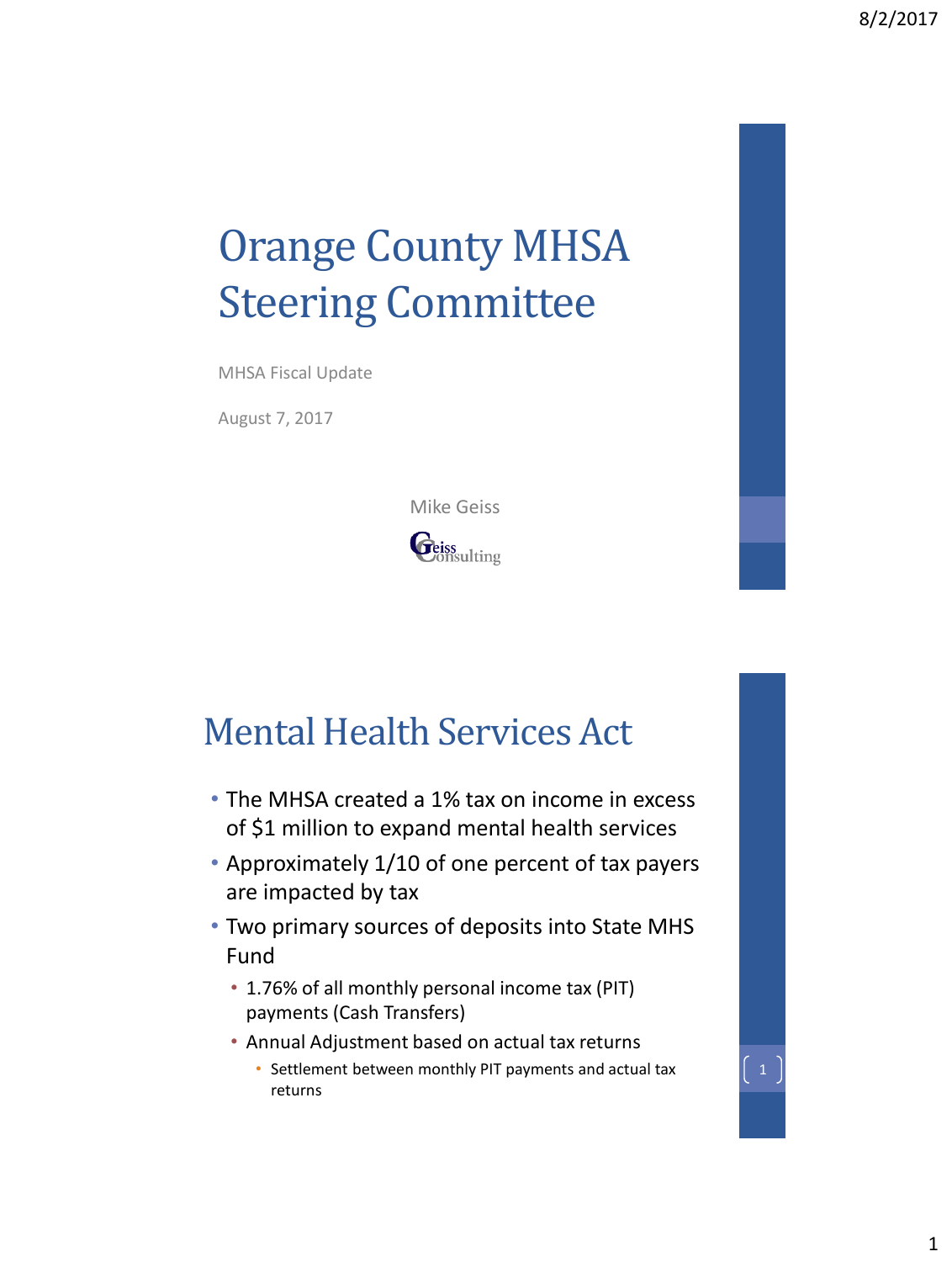#### Mental Health Services Act

- Cash Transfers are largest in months with quarterly tax payments and year end tax payments
	- January, April, June and September
- Annual Adjustments are incredibly volatile
	- Two year lag
	- Known by March 15th
	- Deposited on July 1st
- Funds distributed to counties monthly based on unspent and unreserved monies in State MHS Fund at end of prior month
	- Counties receive one amount not identified by component
	- Orange County receives approximately 8.1% of statewide MHSA distributions 2007 and 2008 and 2008

#### MHSA Estimated Revenues

- Sources for projections:
	- FY17/18 May Budget Revision
	- Mental Health Services Oversight and Accountability Commission Revised Financial Report (May 25, 2017)
	- Department of Health Care Services Mental Health Services Act Expenditure Report (Governor's May Revise, May 2017)
	- Legislative Analyst Office estimate of personal income tax revenues
		- Assumes continued economic growth through 2020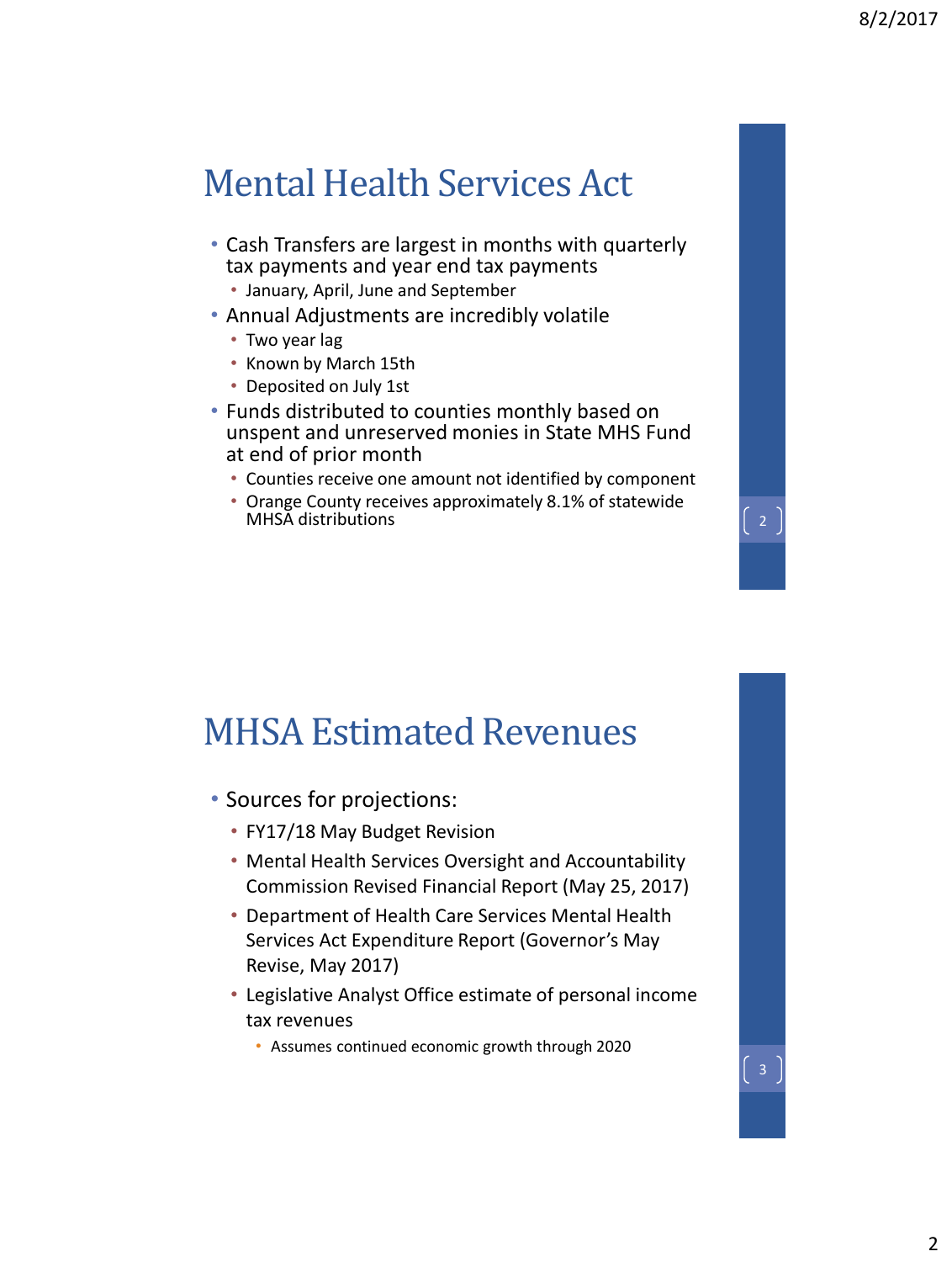#### MHSA Estimated Statewide Revenues

| (Cash Basis-Millions of Dollars) |                    |           |                  |           |           |           |  |  |  |  |
|----------------------------------|--------------------|-----------|------------------|-----------|-----------|-----------|--|--|--|--|
|                                  | <b>Fiscal Year</b> |           |                  |           |           |           |  |  |  |  |
|                                  | Actual             |           | <b>Estimated</b> |           |           |           |  |  |  |  |
|                                  | 14/15              | 15/16     | 16/17            | 17/18     | 18/19     | 19/20     |  |  |  |  |
| <b>Cash Transfers</b>            | \$1,355.0          | \$1,422.3 | \$1,457.2        | \$1,571.5 | \$1,611.0 | \$1,651.0 |  |  |  |  |
| Annual Adjustment                | \$479.8            | \$94.3    | \$464.1          | \$446.0   | \$357.5   | \$463.4   |  |  |  |  |
| Interest                         | \$0.6              | \$1.2     | \$1.9            | \$1.9     | \$1.9     | \$1.9     |  |  |  |  |
| Total                            | \$1,835.4          | \$1,517.8 | \$1,923.2        | \$2,019.4 | \$1,970.4 | \$2,116.3 |  |  |  |  |

#### **MHSA Estimated Revenues**

Orange County Estimated MHSA Funding

#### **Orange County MHSA Estimated Component Funding (Millions of Dollars)**

|                          | <b>Fiscal Year</b> |         |         |                  |         |         |  |  |  |
|--------------------------|--------------------|---------|---------|------------------|---------|---------|--|--|--|
|                          | Actual             |         |         | <b>Estimated</b> |         |         |  |  |  |
|                          | 14/15              | 15/16   | 16/17   | 17/18            | 18/19   | 19/20   |  |  |  |
| <b>CSS</b>               | \$105.5            | \$86.3  | \$111.8 | \$118.0          | \$112.5 | \$122.5 |  |  |  |
| PEI                      | \$28.1             | \$23.0  | \$29.8  | \$29.5           | \$28.1  | \$30.6  |  |  |  |
| Innovation <sup>a/</sup> | \$7.0              | \$5.8   | \$7.5   | \$7.8            | \$7.4   | \$8.1   |  |  |  |
| Total                    | \$140.6            | \$115.1 | \$149.1 | \$155.3          | \$148.0 | \$161.2 |  |  |  |

a/ 5% of the total funding must be utilized for innovative programs (W&I Code Section 5892(a)(6)).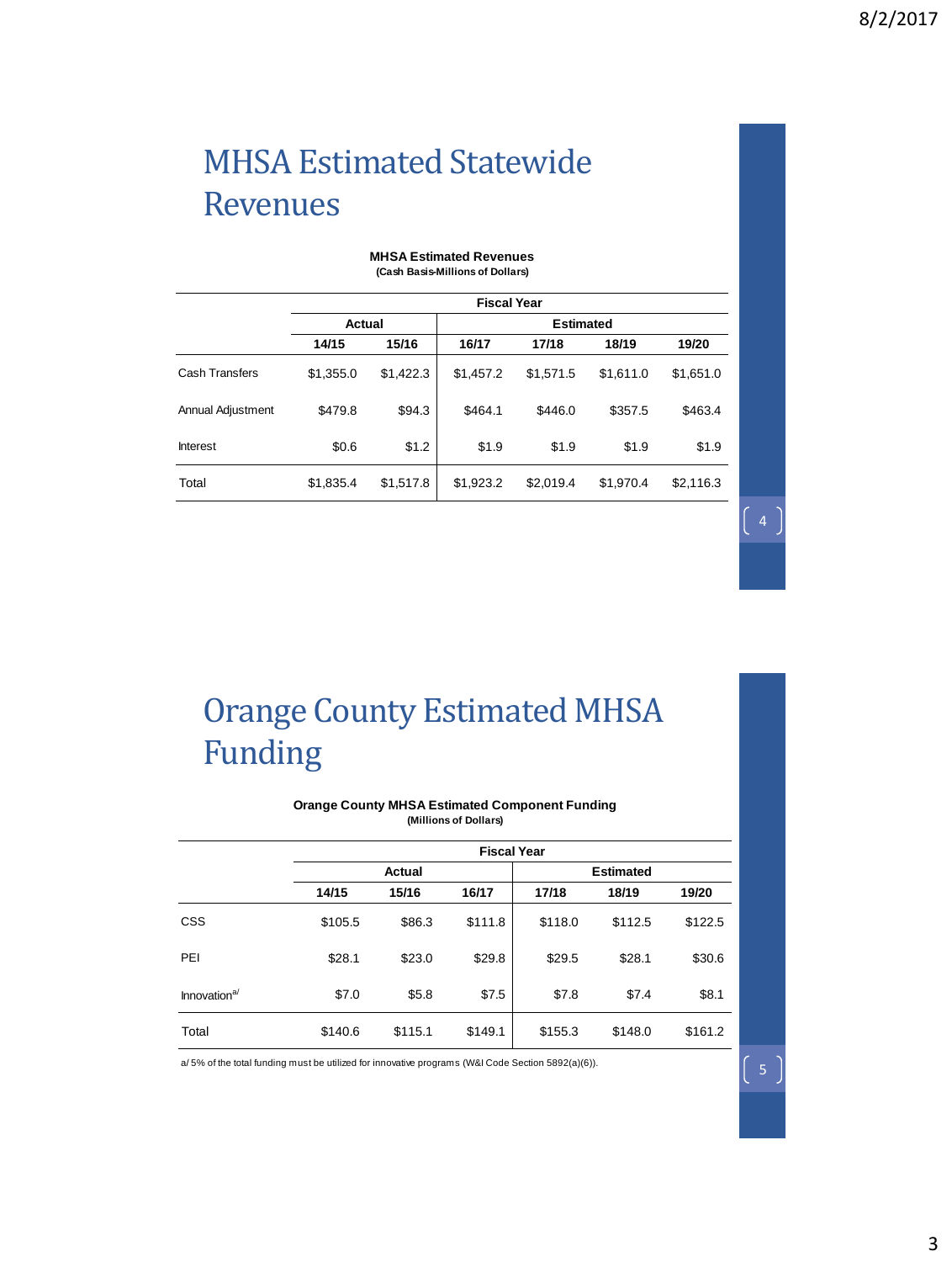#### Orange County Estimated MHSA Funding



### MHSA Component Funding

- Funding for No Place Like Home debt service is excluded from component funding
	- \$60 million in FY19/20 to \$130 million when fully implemented in FY22/23
- High income earners may be deferring income in anticipation of a federal tax cut in 2018
- FY16/17 through FY19/20 anticipated to be highest funding to date
	- Decrease in FY17/18 due to lower annual adjustment which may be understated  $\begin{bmatrix} 7 \end{bmatrix}$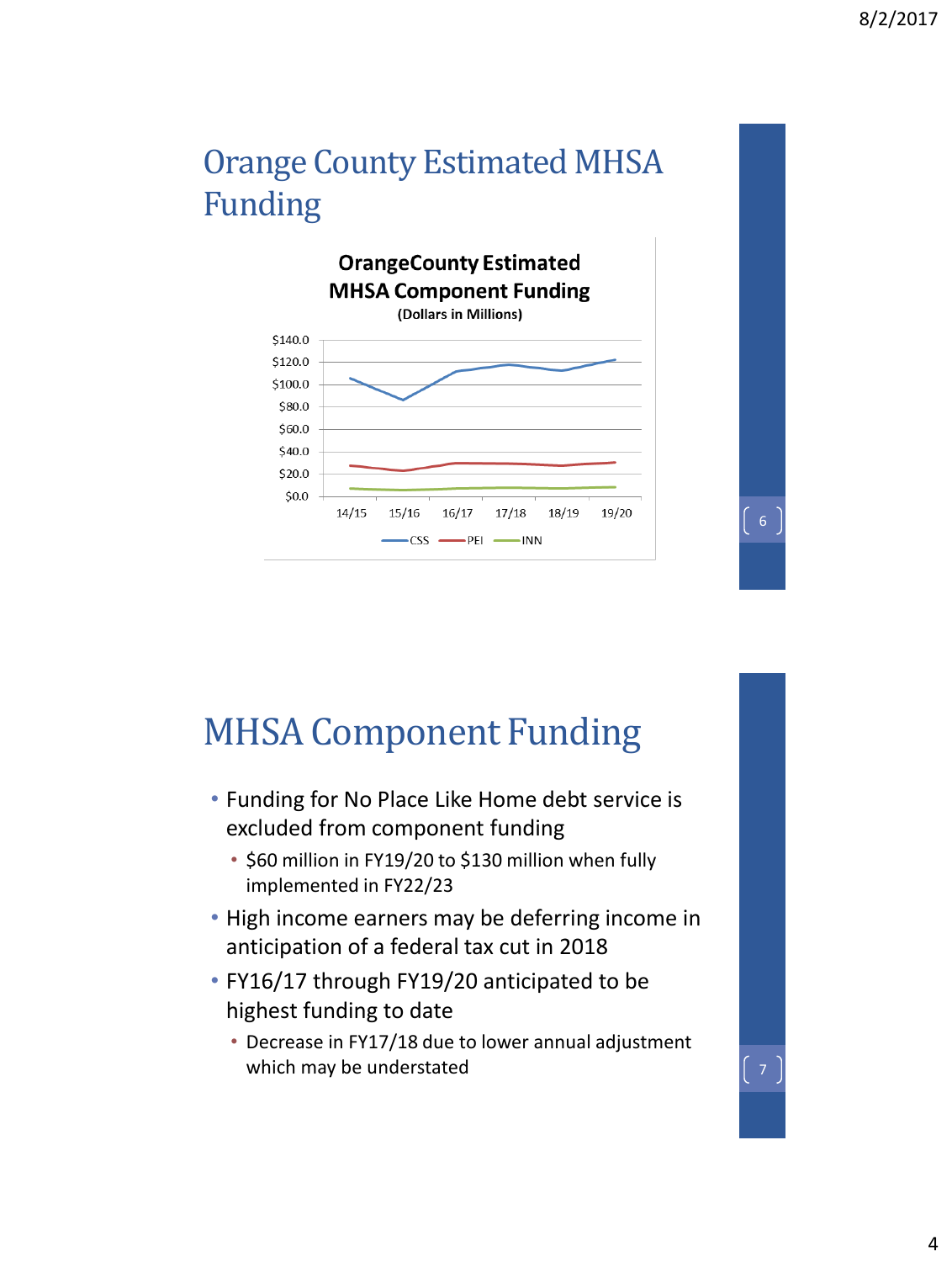$\sqrt{8}$ 

#### MHSA Reversion

- Welfare and Institutions Code specifies that funds must be spent within a certain time period or returned to the state
	- CSS, PEI and Innovation must be spent within three years
	- WET and CFTN must be spent within 10 years
	- Funds dedicated to Prudent Reserve are exempt from reversion
- AB 114 modified the MHSA Reversion statute
	- Counties with a population of less than 200,000 have five years to expend funds
	- The expenditure period for Innovation Funds does not begin until the MHS Oversight and Accountability Commission approves an Innovation program

#### MHSA Reversion

- Unspent funds subject to reversion as of July 1, 2017 are "reverted" and reallocated to the county of origin
	- Effect is no funds are subject to reversion prior to July 1, 2017
	- County must provide a plan for how reallocated funds will be spent
	- Reallocated funds must be spent by July 1, 2020
- State is to prepare report by July 1, 2018 identifying funds subject to reversion as of July 1, 2017
	- Counties have ability to appeal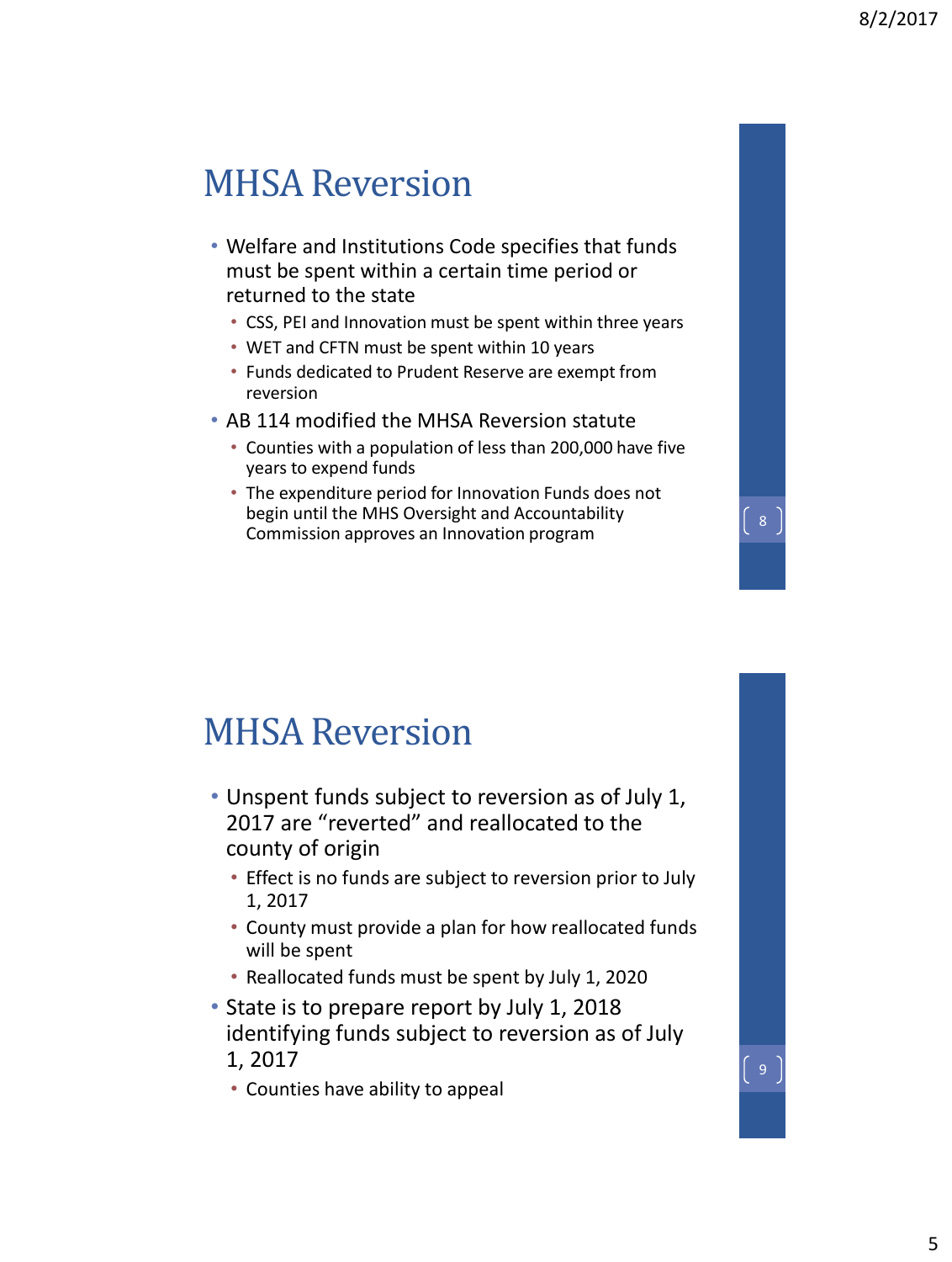## Fiscal Transparency Tool

- MHS Oversight and Accountability Commission has been developing a Fiscal Transparency Tool to display county specific MHSA fiscal information
	- Based on MHSA Revenue and Expenditure (RER) data submitted by counties
- RER data represents fiscal position at point in time and may change based on other revenue sources
- Difficult to determine reverted funds without clear fiscal policies defining reversion  $\left(10\right)$

#### Other Community Mental Health Funding

• 1991 Realignment

- Orange County has a minimum base of approximately \$75 million in FY17/18
	- Includes VLF Collection
- Discontinuance of the Coordinated Care Initiative (CCI) due to it not being cost effective impacts the County MOE for In-Home Supportive Services (IHSS)
	- Fund the shortfall with a combination of State General Fund monies and a redirection of 1991 Realignment vehicle license fee growth
	- All 1991 VLF growth redirected for three years (FY16/17-FY18/19)
	- 50 percent of VFL growth redirected for two years (FY19/20 and FY20/21)
	- Anticipate Social Services caseload cost growth to utilize all of sales tax growth into the foreseeable future

 $\boxed{11}$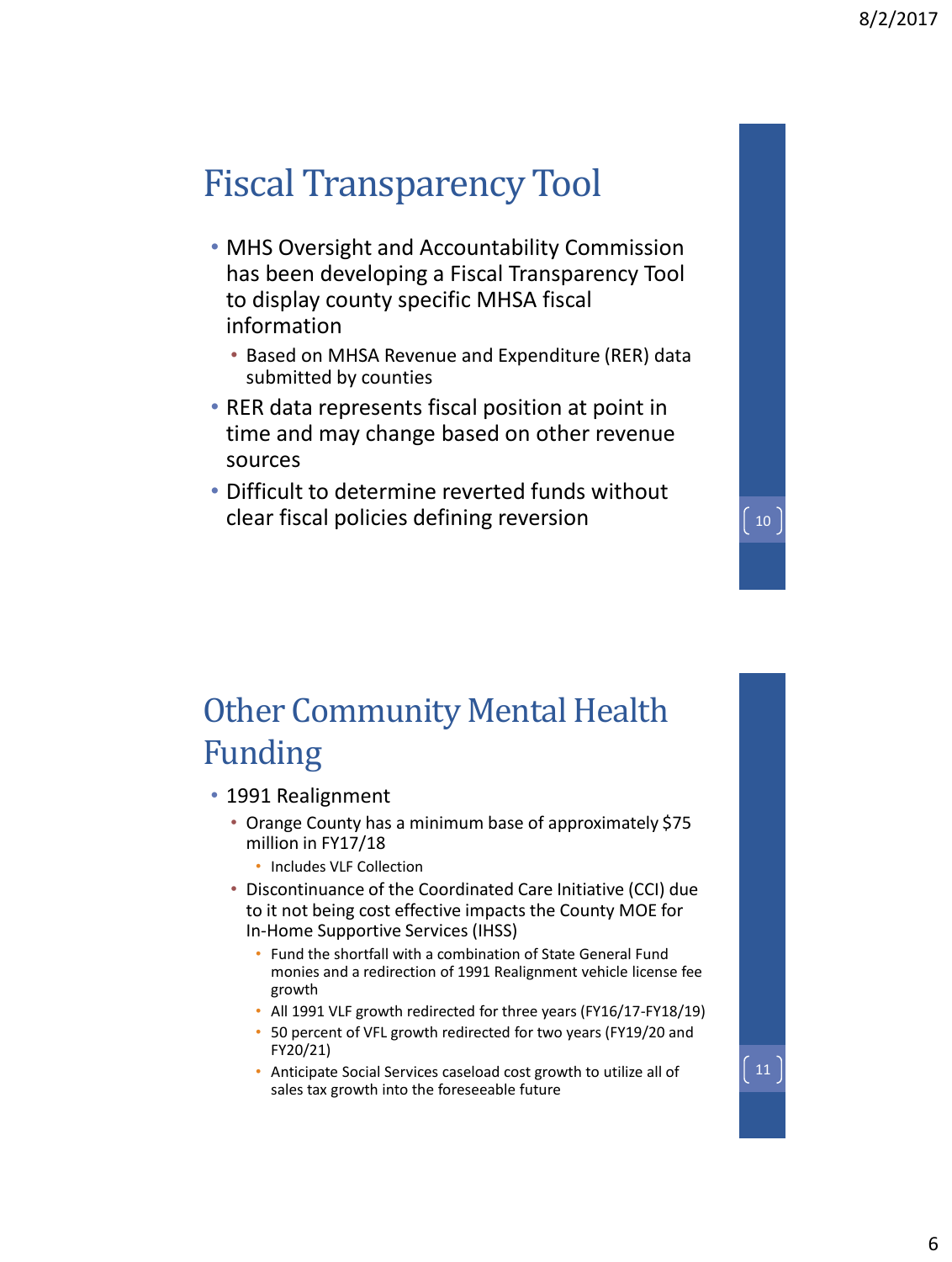$\begin{bmatrix} 12 \end{bmatrix}$ 

13

#### Other Community Mental Health Funding

- 1991 Realignment Transfers
	- Welfare and Institutions Code Section 17600.20 allows for the reallocation of funds among accounts in the local health and welfare trust fund
		- Limited to no more than 10% of the amount deposited in the account from which the funds are reallocated for that fiscal year
	- Requires public hearing
		- Must demonstrate reallocation was based on the most costeffective use of available resources to maximize client outcomes

#### Other Community Mental Health Funding

- 2011 Realignment
	- Revenues continue to grow
- Budget includes State General Fund monies
	- Continuum of Care Reform
		- FY17/18 \$12.4 million
	- EPSDT Performance Outcome System
		- FY17/18 \$6.2 million
	- Managed Care Regulations Implementation
		- FY17/18 \$9.3 million
	- MHP Special Terms & Conditions
		- FY17/18 \$415,000
	- Increased State Share for ACA Medi-Cal Clients
		- FY17/18 \$43.4 million